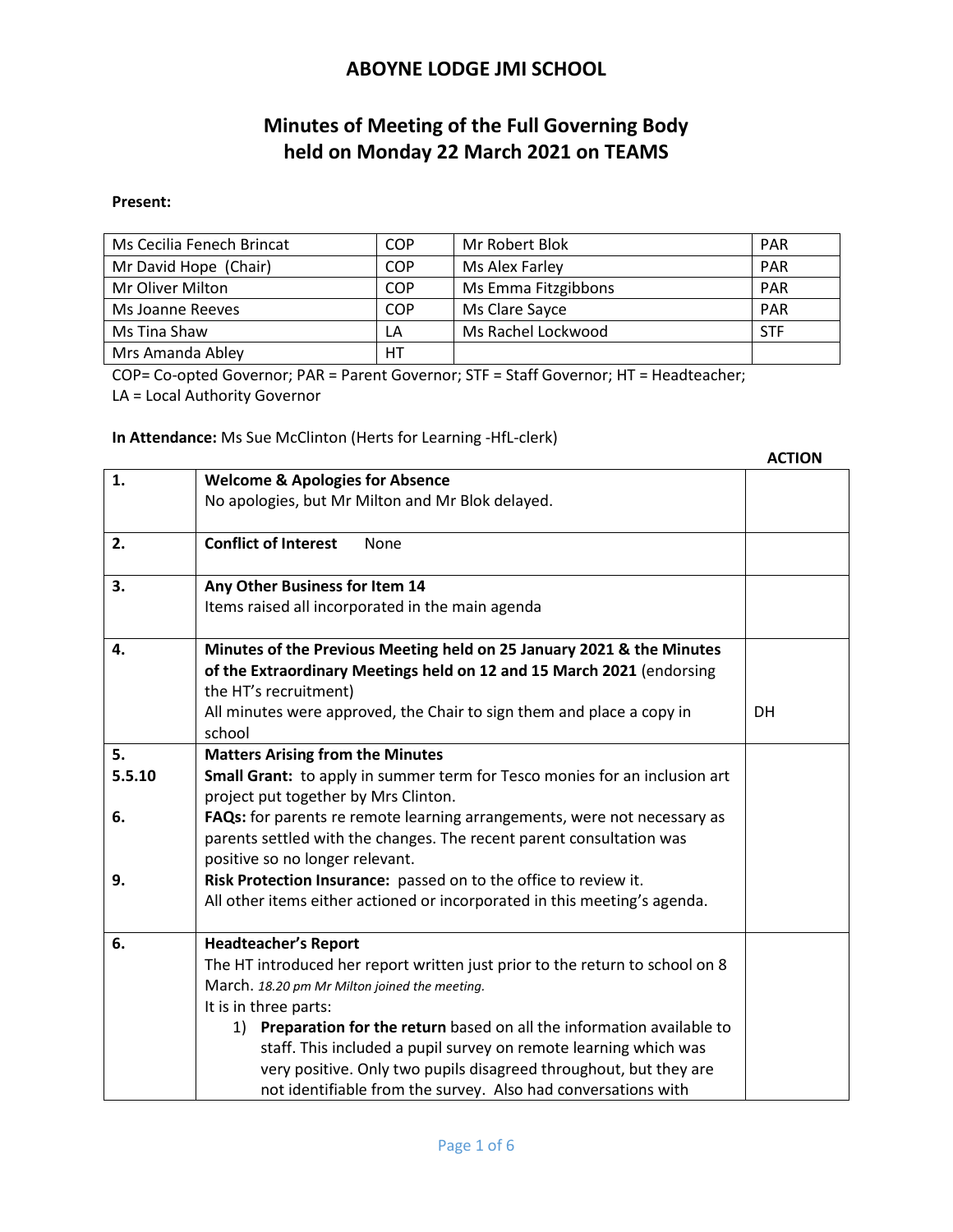families of SEN and vulnerable children, and parent consultation meetings – the latter being an opportunity for parents to talk about lockdown experiences rather than hear about their child's progress. Also taken into account was the school's experience of the return last September. Although there has been more online teaching this time, it was noted that then, the children had had less stamina, concentration, loss of key skills and were unused to school discipline. 2) **3 week focus to Easter:** Taking into account all of the above, guidance has been produced for teachers. This includes giving priority to coming off timetable as need to, to prioritise emotional and social development, circle time, PE, mindfulness activity, thinking of others, and then bite size learning, fluency in maths, development of reading. Pupil progress meetings are scheduled for Tuesday and Wednesday, with a new pro forma which prioritises social and emotional development and then observations as to where children are, including the needs of vulnerable pupils, but without formal assessment at this stage. These sessions will also be an opportunity to review the tutoring groups set up using the data from the autumn progress meetings and make any changes. Tutoring has not yet started, the company identified by government are struggling to find appropriate tutors 3) **Summer Term:** It is no longer realistic to aim for children to be where they would have been by July. The aim for the end of July will now be for the majority to be where they would have been at Easter - acknowledging that many will do better than this. All children have had different experiences this year so the key is to identify gaps, use the tutoring funding as appropriate and to revisit units taught in the Autumn term and during lockdown to ensure that learning is secure. There will be assessment towards the end of the year, but await guidance from county as to how this can be done. *18.31 Mr Blok joined the meeting* Most children have settled back well. Await outcome of meetings, but it would seem that it is the children who came into school during lockdown who are finding it more difficult to adjust. **Q:** As there are no SATS and an adjustment to expectations, will Y6 children be ready for senior school? **A:** re-emphasized that focus is to ensure learning is solid and if so, can move on. The transition project is run by county and is adapted as appropriate. **Q:** will the approach be different for different classes? **A:** yes, will know more after meetings, but will respond according to need. For example, will be looking at the impact in Y2 and Y5 which had high lockdown classes. **Q:** Is the change in expectation about learning to Easter countywide or as determined by Aboyne Lodge? **A:** it is the school's judgement, but similar experiences in other schools and county is adjusting the assessment as appropriate. **Q:** to what extent are the senior schools informed about the Y6? Communication is normally more about friendship groups, but they are aware that it has been a difficult year and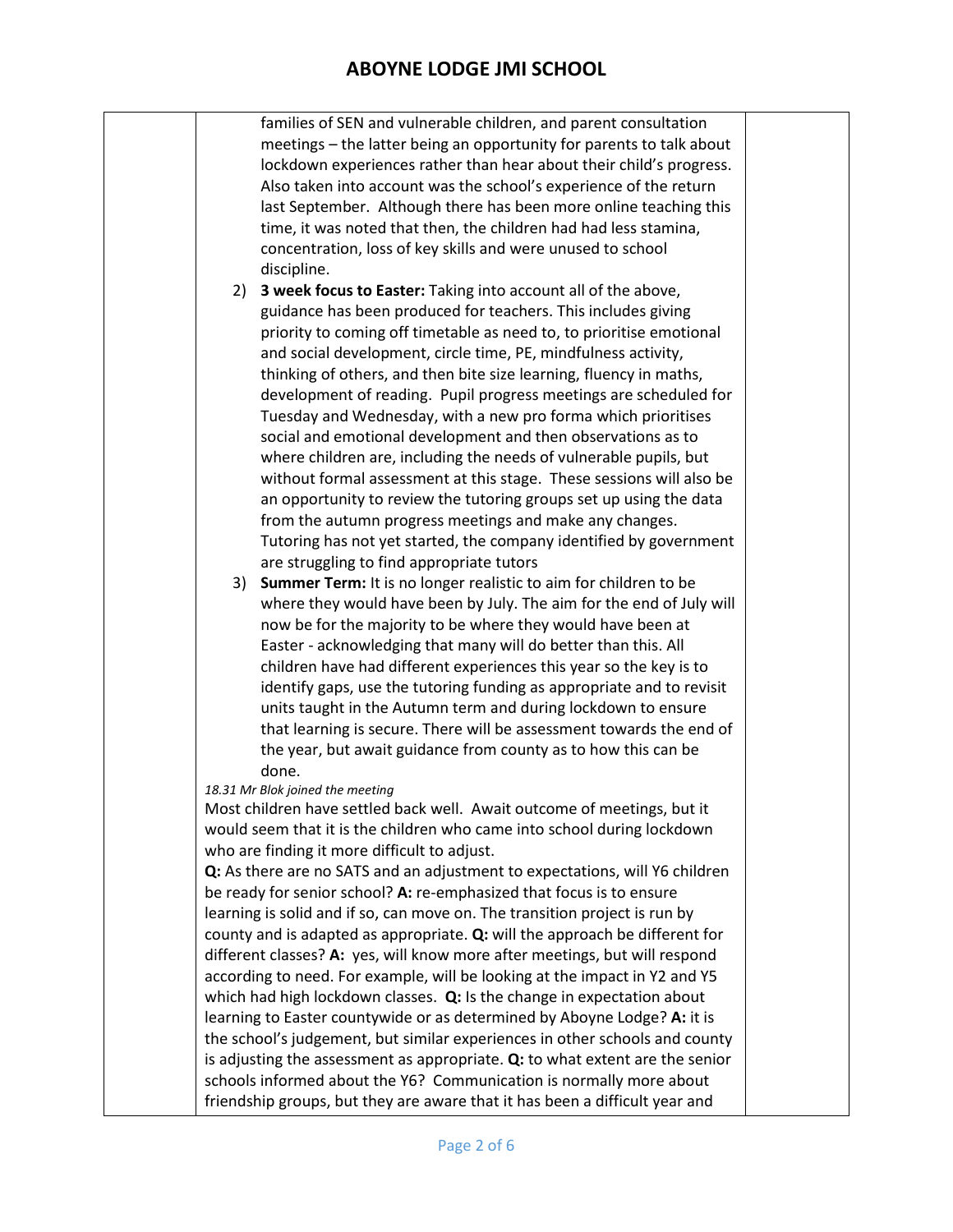|    | adjustment will be necessary. Q: what has been happening for pupil<br>premium and vulnerable pupils? A: the pupil premium children have been<br>carefully monitored throughout, regular contact has been kept with them<br>and their needs with regard to the allocation of tutoring were prioritised.<br>The needs of pupil premium and vulnerable children will be carefully<br>reviewed during the pupil progress meetings.<br>Wellbeing: the HT referred to the document put together by Mrs Clinton of<br>all the wellbeing initiatives during the last year for pupils, parents and staff.<br>It is a very impressive and comprehensive list which the HIP was very<br>complementary about. The staff governor added her personal appreciation<br>of being able to have wellbeing catch ups as teaching Y6 from home<br>throughout was isolating at times.<br>Governors asked the HT to feedback to governors the key points arising out<br>of the pupil progress meetings. | HT               |
|----|-----------------------------------------------------------------------------------------------------------------------------------------------------------------------------------------------------------------------------------------------------------------------------------------------------------------------------------------------------------------------------------------------------------------------------------------------------------------------------------------------------------------------------------------------------------------------------------------------------------------------------------------------------------------------------------------------------------------------------------------------------------------------------------------------------------------------------------------------------------------------------------------------------------------------------------------------------------------------------------|------------------|
| 7. | <b>Update on Building Project</b><br>Monthly meeting just held and project progressing towards end. Weather<br>slowed roof progress so builders reluctant to confirm handover dates at<br>moment. It is intended to share photos in the next News on the 9 <sup>th</sup> . The<br>next meeting on 26 April will be key to pin down on dates and arrangements<br>for the handover. Once there are definitive dates, it will be possible to make<br>plans, involve the new head and communicate with parents about any<br>implications.<br>The HT flagged up the fact that the computers in the IT suite will no longer<br>be compatible with the new server $-$ so 15 replacements will be required at<br>£750 each. Agreed that the IT needs overall should be reviewed and<br>brought to the next RC meeting. Meantime, the HT has gone ahead with<br>the new server and two new computers urgently needed for Y6.                                                               | May RC<br>agenda |
| 8. | <b>HT Recruitment</b><br>The Chair has been in contact with the new HT, Mr Keith Smithard, with<br>regard to contractual arrangements. Mr Smithard will be announcing his<br>appointment to parents at his current school on Friday so Mr Hope will do<br>the same for Aboyne Lodge parents this week. He will share a draft with<br>governors. The HT is working on an induction plan and he will be invited to<br>key meetings in the summer term, budget setting, HIP visit and summer<br>term pupil progress meetings. After Easter, arrangements will be made for<br>Mr Smithard to visit the school and meet staff as well as governors.                                                                                                                                                                                                                                                                                                                                    |                  |
| 9. | <b>Report from School Improvement Committee (SIC)</b><br>The minutes of the meeting held on 19 March were noted. Business<br>included review of the SDP, school website review, Autumn HIP visit, SEF<br>and RSE policy. Points made by the committee chair included:<br>Ms Brincat had also met with the Deputy Head to discuss the first<br>two targets in the SDP - developing the skills of subject leaders and<br>developing the wider curriculum. In looking at target 3, wellbeing<br>and response to Covid, reference was made to pupil premium and<br>vulnerable pupils.                                                                                                                                                                                                                                                                                                                                                                                                 |                  |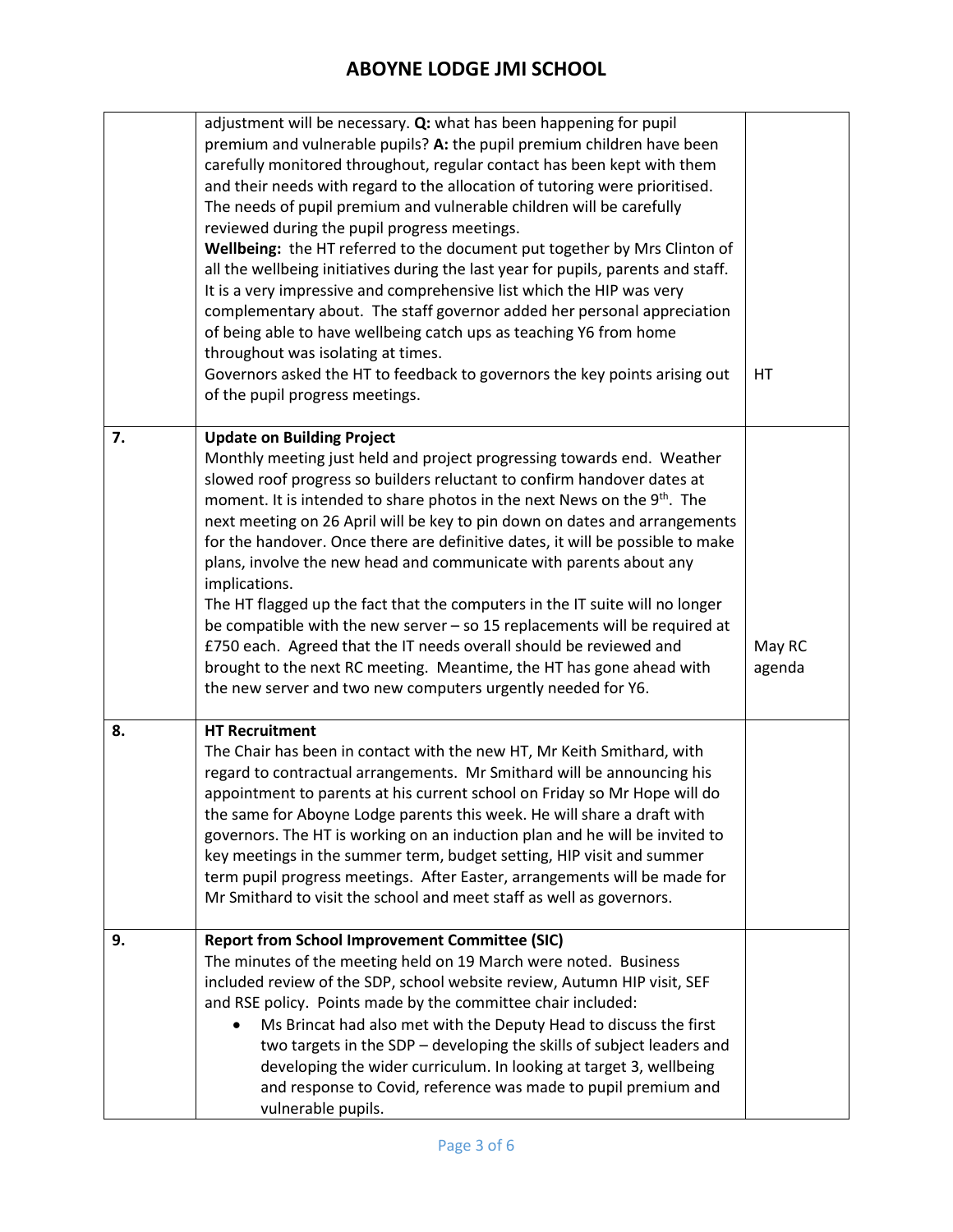|     | Ms Brincat is reviewing the school website in relation to statutory<br>requirements. However, the website needs more significant<br>updating - it is not easy to use and is an important marketing tool.<br>Estimate the cost to be about £5k.<br>Surveys were discussed and it was agreed that Ms Brincat would put<br>together a staff survey. There was some confusion as to whether an<br>email was being sent to staff in appreciation of all their hard work<br>over the last year. Ms Sayce will draft for the Chair to send. In<br>addition, Mr Blok has been dialling in to staff meetings. The visibility<br>this provides is welcome, suggested after school on a Wednesday<br>and once a term would be a good routine. Agreed that Ms Brincat<br>will do one dial in to introduce the staff survey.<br>The importance of continuing to keep staff abreast of building<br>developments and the HT transition was acknowledged. Surveys to be<br>followed up in SIC.<br>Ms Reeves left the meeting | CS/DH            |
|-----|--------------------------------------------------------------------------------------------------------------------------------------------------------------------------------------------------------------------------------------------------------------------------------------------------------------------------------------------------------------------------------------------------------------------------------------------------------------------------------------------------------------------------------------------------------------------------------------------------------------------------------------------------------------------------------------------------------------------------------------------------------------------------------------------------------------------------------------------------------------------------------------------------------------------------------------------------------------------------------------------------------------|------------------|
| 10. | <b>Report from Resources Committee (RC)</b><br>There had not been a committee meeting since the last FGB meeting.<br>Points covered included:<br>Schools Financial Value Standard (SFVS) has been postponed until<br>the end of May. Mr Blok (and/or Ms Farley) will meet with the HT<br>at the beginning of next term.<br>Period 11 figures have just been completed and will be posted next<br>week. Q: what is the budget setting timetable? A: meeting in school<br>on 21 April so agreed that RC will meet at 8 am on 30 April prior to<br>the FGB on 17 May.<br>Governors approved the opening of a new Aboyne Lodge<br>Foundation account with CYBG/Virgin Money to enable online<br>banking. It was agreed that the RC should review the governance of<br>the charity to ensure responsibilities are being fulfilled, including<br>clarifying the number of trustees.                                                                                                                                | May RC<br>agenda |
| 11. | <b>Safeguarding Update &amp; Discussion</b><br>No issues to report to governors. All governors to familiarise themselves<br>with the recent change to KCSiE (to allow for having left the EU) and then to<br>re-declare their understanding of it on Governor Hub.                                                                                                                                                                                                                                                                                                                                                                                                                                                                                                                                                                                                                                                                                                                                           | All Govrs        |
| 12. | <b>Governor Visits</b><br>Written reports for visits which had previously been reported to governors<br>have now been posted. The pupil premium (PP) report from Mrs Shaw was<br>discussed. The report referenced the PP strategy on the website and the<br>£18440 received by the school, being considerably lower than the national<br>average - there are 12 pupils eligible for PP. It was noted that the class<br>teacher and SENCO in normal circumstances regularly monitor the individual<br>children's progress and the impact of funding. Throughout lockdown,<br>additional telephone support has been offered to PP children and to their<br>parents to check on their wellbeing and ability to access online learning.                                                                                                                                                                                                                                                                          |                  |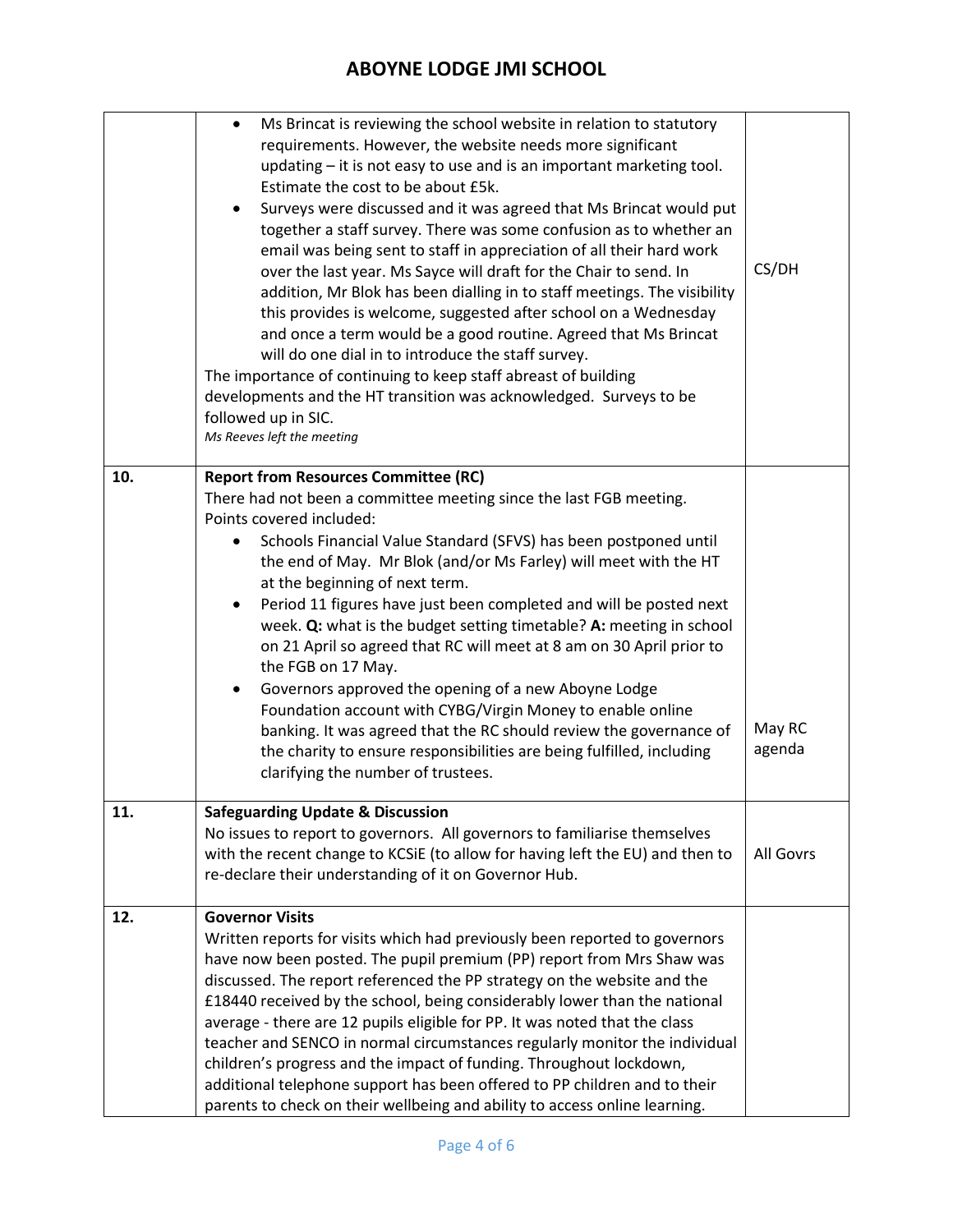|              | Additional resources were provided as necessary and this year about half<br>have attended school. As already noted, the needs of these children are a<br>priority in arrangements for the return to school both before and after<br>Easter, with tutoring as appropriate. Q: will we receive PP for the three<br>children in receipt of FSMs after the date statistics collected? A: We will<br>continue to have more children on FSM than receiving PP monies because<br>the government suddenly changed the date that the census is taken and<br>made it earlier. Have budgeted for 11 PP pupils and only receiving money<br>for 8 so there is an impact on the school's budget. |                         |
|--------------|------------------------------------------------------------------------------------------------------------------------------------------------------------------------------------------------------------------------------------------------------------------------------------------------------------------------------------------------------------------------------------------------------------------------------------------------------------------------------------------------------------------------------------------------------------------------------------------------------------------------------------------------------------------------------------|-------------------------|
| 13.          | <b>Governance Matters</b>                                                                                                                                                                                                                                                                                                                                                                                                                                                                                                                                                                                                                                                          |                         |
| 13.1         | Governor Vacancy: The Chair has advertised for a co-opted governor<br>without any success to date. It was agreed to ask the new HT if he has any<br>thoughts and reference will be made in the next newsletter asking parents if<br>they know of anyone (need to prioritise non school parents). Also<br>mentioned were local social media groups that governors may be involved<br>in and the Herts Ad. On the latter, it was agreed a piece on the new building<br>and new head would be pursued in the summer term.                                                                                                                                                             |                         |
| 13.2<br>13.3 | Governor Training and Development: In house session on Vision, Ethos and<br>Strategy has been appreciated. And further thinking by governors in<br>advance of the HT starting had been recommended. Agreed that the Chair,<br>with Ms Sayce and Ms Farley, would draft a proposal.<br>Governor Self-Review: Ms Reeves had posted a summary of the returns<br>from governors and ended with some reflections on the future. She had<br>had to leave the meeting early, but it was agreed that the issues that come<br>up link with those in 13.2 above. The Clerk also referred to her email to Mr<br>Blok about the health check on GH, and other resources to review the          | DH/CS/AF                |
|              | effectiveness of governance. Finally, it was agreed that the three above<br>possibly with Mr Blok will bring a draft proposal to the summer FGB<br>meeting.<br>The Chair also reminded governors that he will be standing down from the<br>Chair and all are asked to think about succession. Election of Chair and<br>Vice Chair for 2021-22 will be on the July FGB agenda.                                                                                                                                                                                                                                                                                                      | Summer<br>FGB agenda    |
| 13.4         | Governor Induction Pack Review: The Chair is re-working this and will bring<br>to the next meeting.                                                                                                                                                                                                                                                                                                                                                                                                                                                                                                                                                                                | DH/Summer<br>FGB agenda |
| 14.          | Any Other Business as notified in Item 3 None                                                                                                                                                                                                                                                                                                                                                                                                                                                                                                                                                                                                                                      |                         |
| 15.          | Date of Next Meeting Monday 17 May 2021 at 6 pm<br>Noted the Herts brokerage meeting is also on 17 May, to review governance<br>in relation to pupil premium children. Involves HT, Mrs Shaw as pupil<br>premium link governor and the Chair (or another governor) as well as Cathy<br>Irons from HfL governance.                                                                                                                                                                                                                                                                                                                                                                  |                         |

Signed: ................................................... (Chair) Date: ..................................